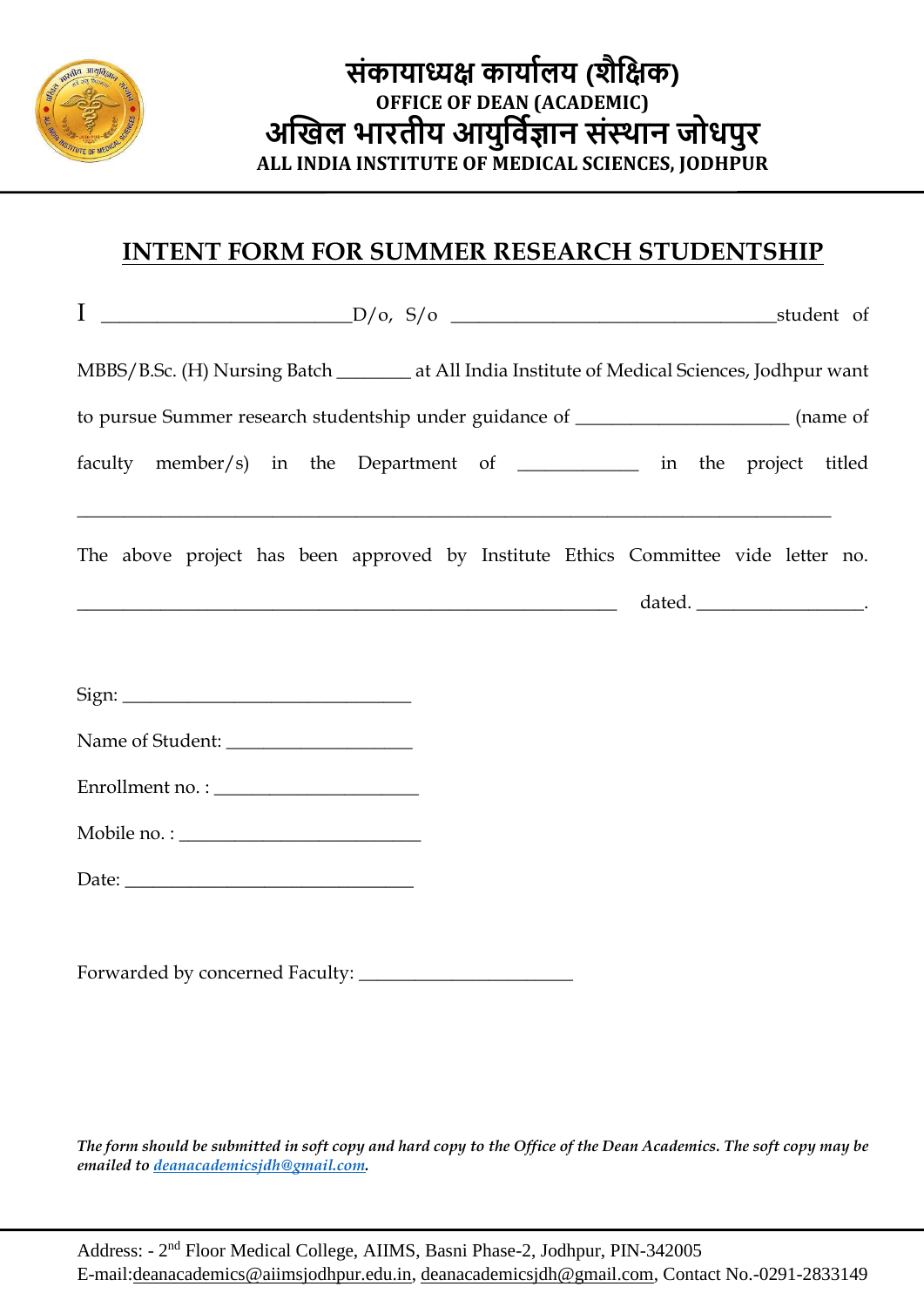

### **INTENT FORM FOR SUMMER RESEARCH OBSERVERSHIP**

֦

| $I \longrightarrow D/\mathrm{o}, S/\mathrm{o}$                                                                       |  |  |  |
|----------------------------------------------------------------------------------------------------------------------|--|--|--|
| student of MBBS/B.Sc.(H) Nursing Batch _______ at All India Institute of Medical Sciences,                           |  |  |  |
| Jodhpur wants to pursue summer research observership at ________________________                                     |  |  |  |
| (Name of Institute) from $/$ / to / /                                                                                |  |  |  |
|                                                                                                                      |  |  |  |
| <u> 2002 - Jan Barat de Barat de la contrada de la contrada de la contrada de la contrada de la contrada de la c</u> |  |  |  |
|                                                                                                                      |  |  |  |
| Signature: _________________                                                                                         |  |  |  |
|                                                                                                                      |  |  |  |
| Enrollment No.                                                                                                       |  |  |  |
| Mobile No.                                                                                                           |  |  |  |
| Date: $\_\_$                                                                                                         |  |  |  |

Please provide the following information: -

- 1. Name of Host Institute
- 2. Name of Department
- 3. Details of Contact person/faculty
- 4. Brief synopsis of project proposal/idea
- **5.** No objection/letter of acceptance from host institute

*The form should be submitted in soft copy and hard copy to the Office of the Dean Academics. The soft copy may be emailed to [deanacademicsjdh@gmail.com](mailto:deanacademicsjdh@gmail.com).*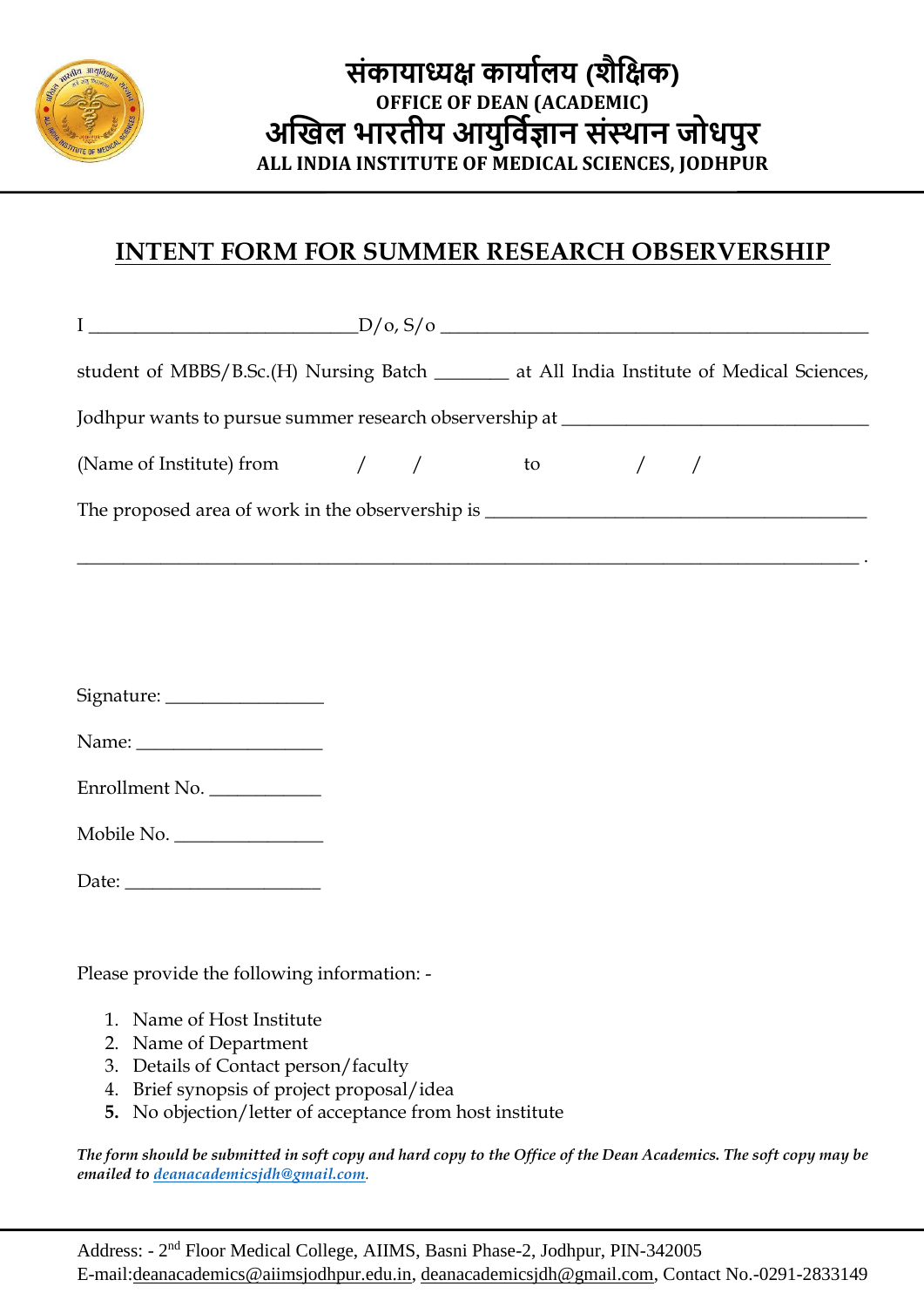

#### **FORMAT for SUBMISSON of RESEARCH PROPOSAL for JOINT/GROUP STUDENT RESEARCH INITIATIVE**

֦

| • Work to be performed under guidance of:                                                    |  |  |  |  |
|----------------------------------------------------------------------------------------------|--|--|--|--|
| $\circ$                                                                                      |  |  |  |  |
| $\circ$                                                                                      |  |  |  |  |
|                                                                                              |  |  |  |  |
| • Financial assistance required?<br>YES/NO                                                   |  |  |  |  |
| If YES, specify budget amount: ___________________________(Provide Justification)<br>$\circ$ |  |  |  |  |

*The form should be submitted in soft copy and hard copy to the Office of the Dean Academics. Project Proposal should also be submitted in hard copy (2 copies) and soft copy to the Office of the Dean Academics. The soft copy may be emailed to [deanacademicsjdh@gmail.com.](mailto:deanacademicsjdh@gmail.com)*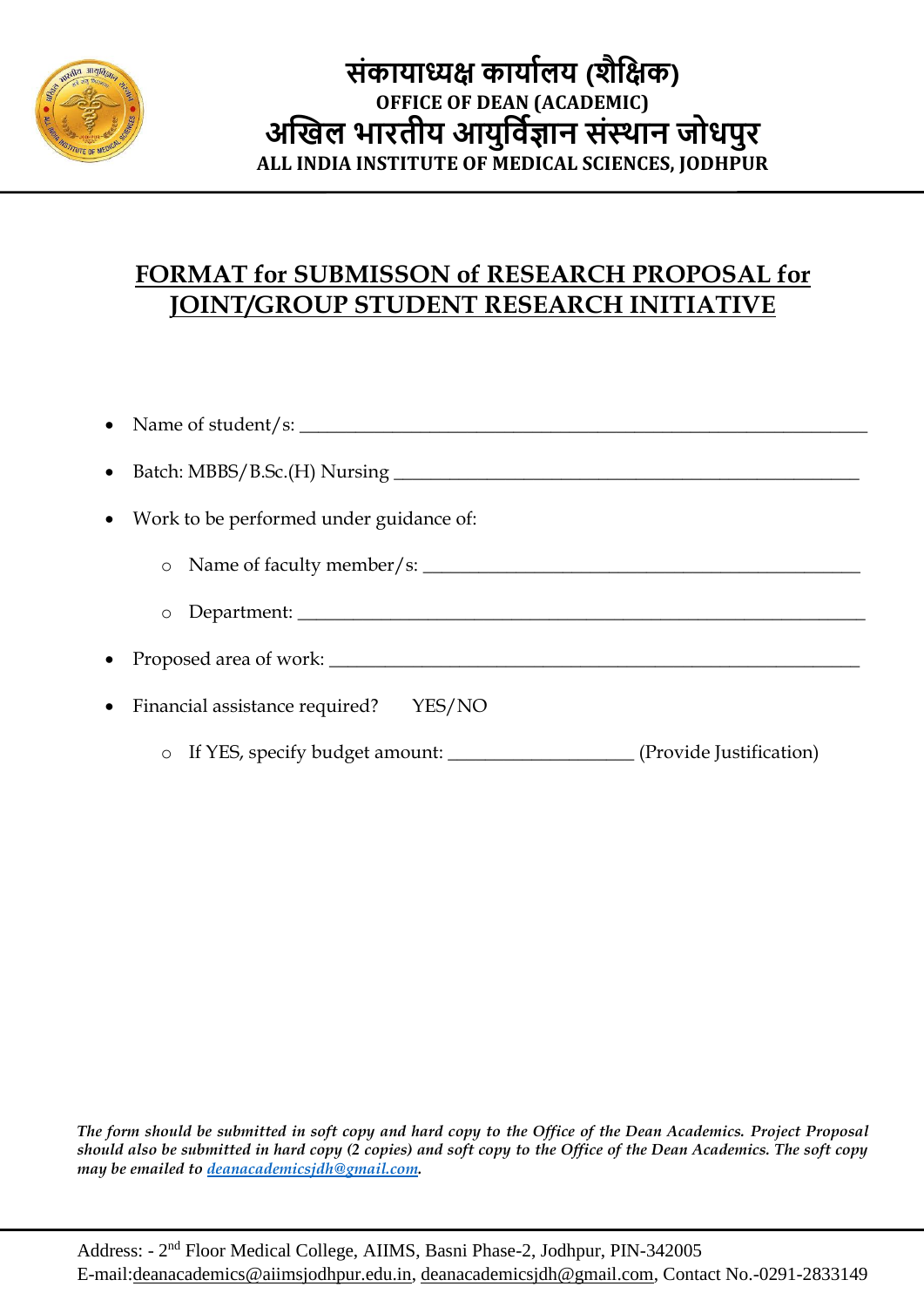

# **FORMAT for SUBMISSON of RESEARCH PROPOSAL for JOINT/GROUP STUDENT RESEARCH INITIATIVE**

#### **Submit project proposal with following headings: -**

֦

- 1. **Title (Up to 25 Words) -**The project should have a concise and accurate title. I should provide a clear idea bout objectives of the study.
- 2. **Introduction (Up to 300 Words) -** The introduction should provide the rationale behind the work. Describe the significance of the present work and the choice of study design of meet the intended objective of the study. Describe the situation and specify clearly the gaps in the existing knowledge and/or controversy and in conclusive evidence. Appropriate references should be included in this section.
- **3. Objectives (100 words)-** Should specify what kind of knowledge the study is expected to obtain. It should give a clear notion of what is to be described, determined, identified, compared or confirmed. Hypothesis may be stated and objectives should be specific, to the point and achievable.
- **4. Methodology (800-1000 Words**)- Describes all the procedures that will be used to achieve the objectives. Also, justify the study design including any techniques and procedures to be used. This may include: type of study and study design, study population, sample size and selection criteria, proposed intervention (if applicable), Data collection procedures & instruments used, plan of analysis/statistical tools and all ethical consideration with all required forms**.**
- **5. Implications (100-200 Words) –** Describes how the present study will aid in addition to the existing knowledge about the topic.
- **6. Duration/ Timelines / Gantt Chart -**
- **7. References –** Provide appropriate references in Vancouver style only from recently published journals/literature supporting the proposed research.

*Project Proposal should also be submitted in hard copy (2 copies) and soft copy to the Office of the Dean Academics. The soft copy may be emailed to [deanacademicsjdh@gmail.com.](mailto:deanacademicsjdh@gmail.com)*